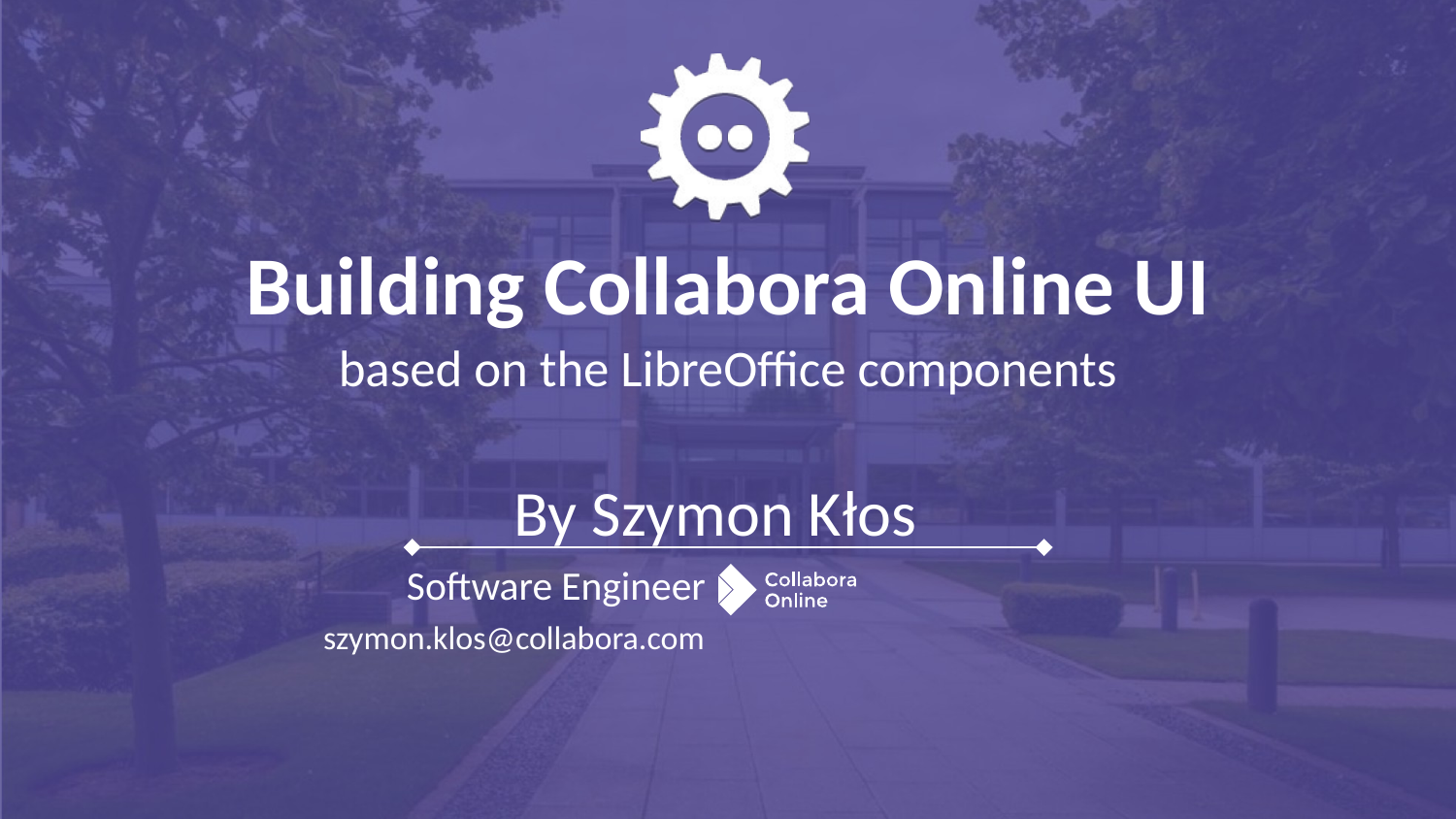

### **Agenda**

#### **What is JSDialogs?**

• Initial usage in "mobile wizard"

#### **Dialogs and sidebar**

- Optimization: 3 different types of messages
- New widgets
- Sidebar introduced in Collabora Online

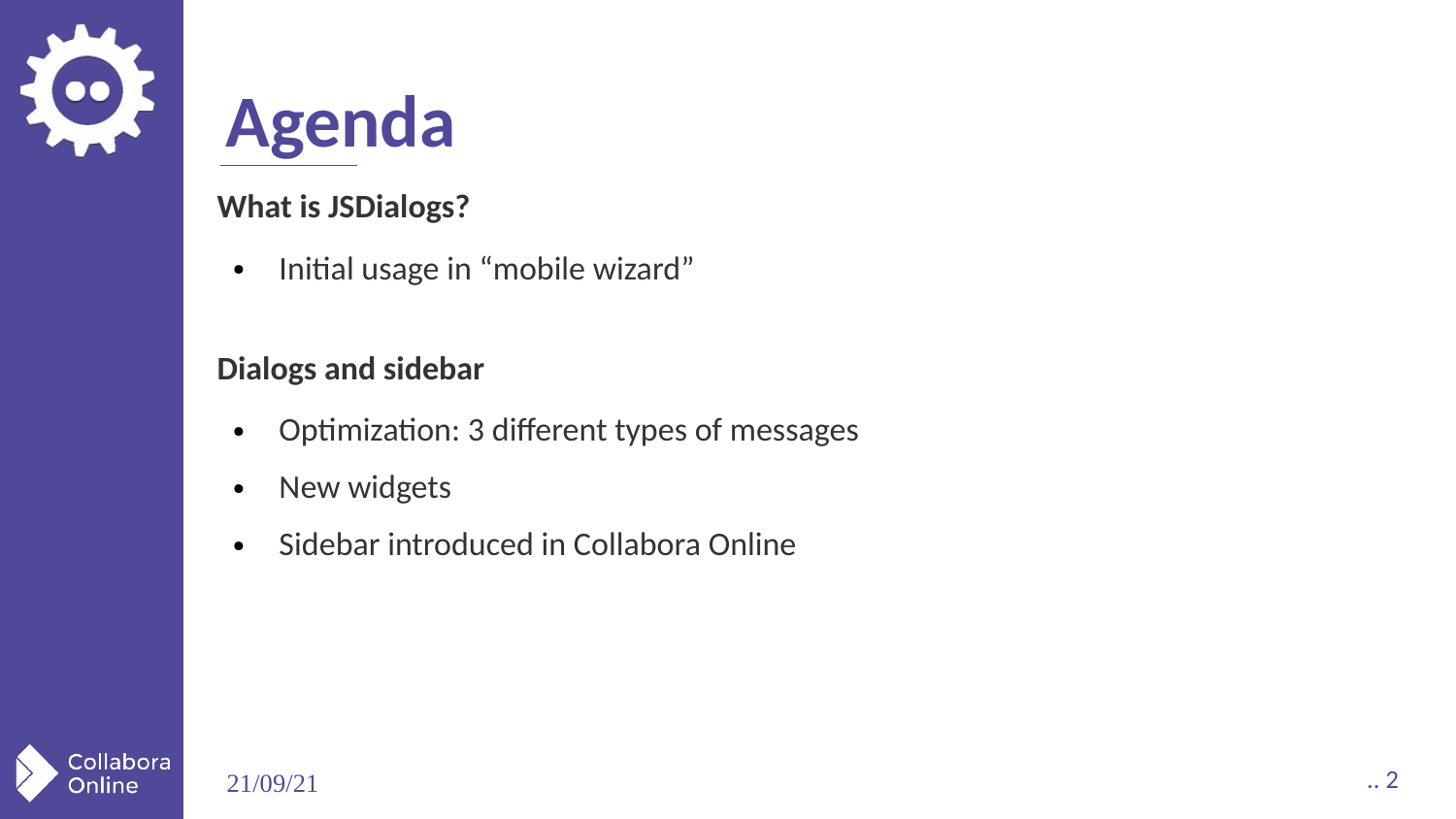

### What is JSDialogs?

#### "framework" to share UI components between LibreOffice and Collabora Online

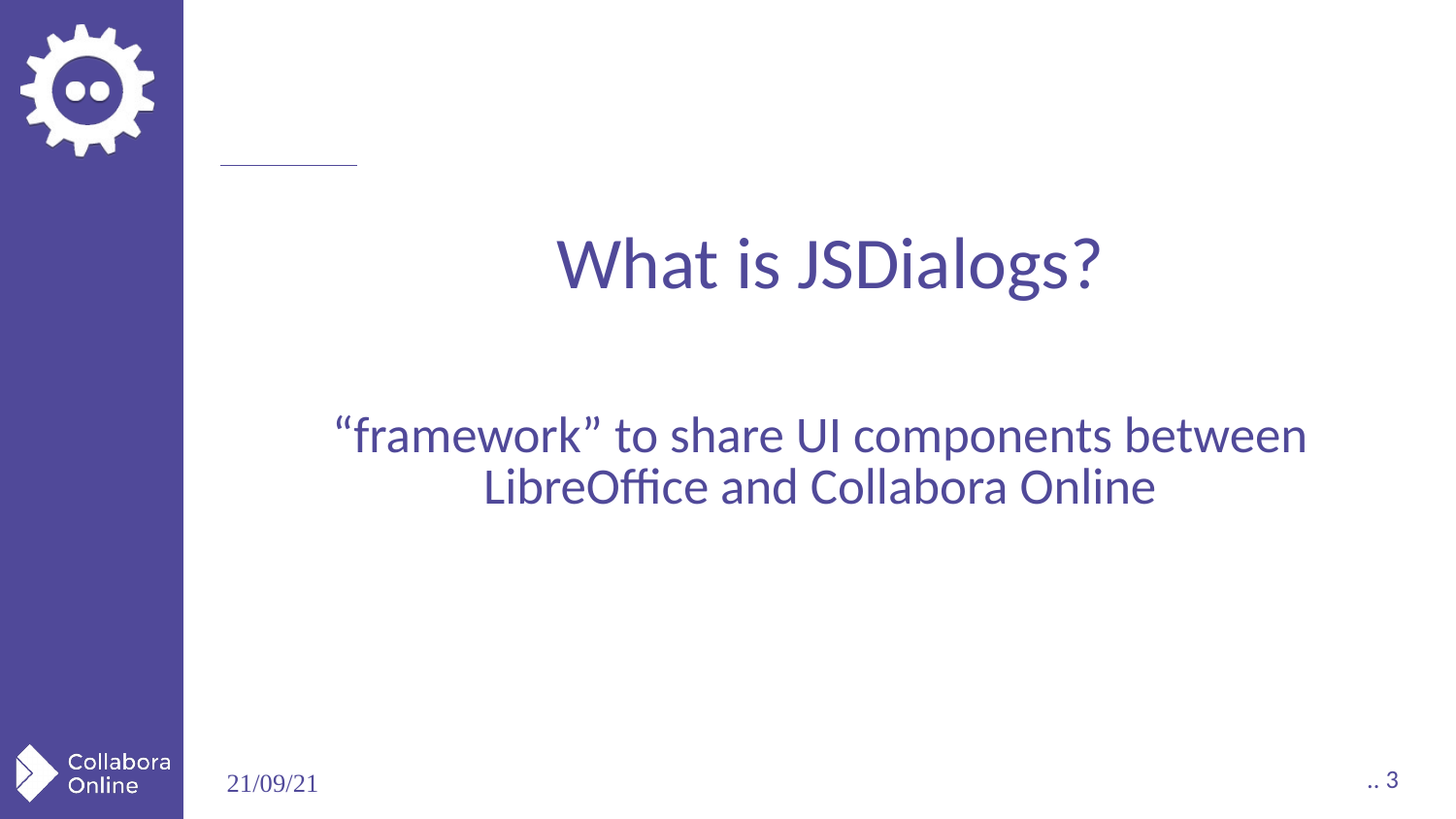

Online

## **What is JSDialogs?**

**It describes UI using JSON notation which is transferred to Online where native HTML widgets are created. It offers communication in both direction so dialogs are interactive.**

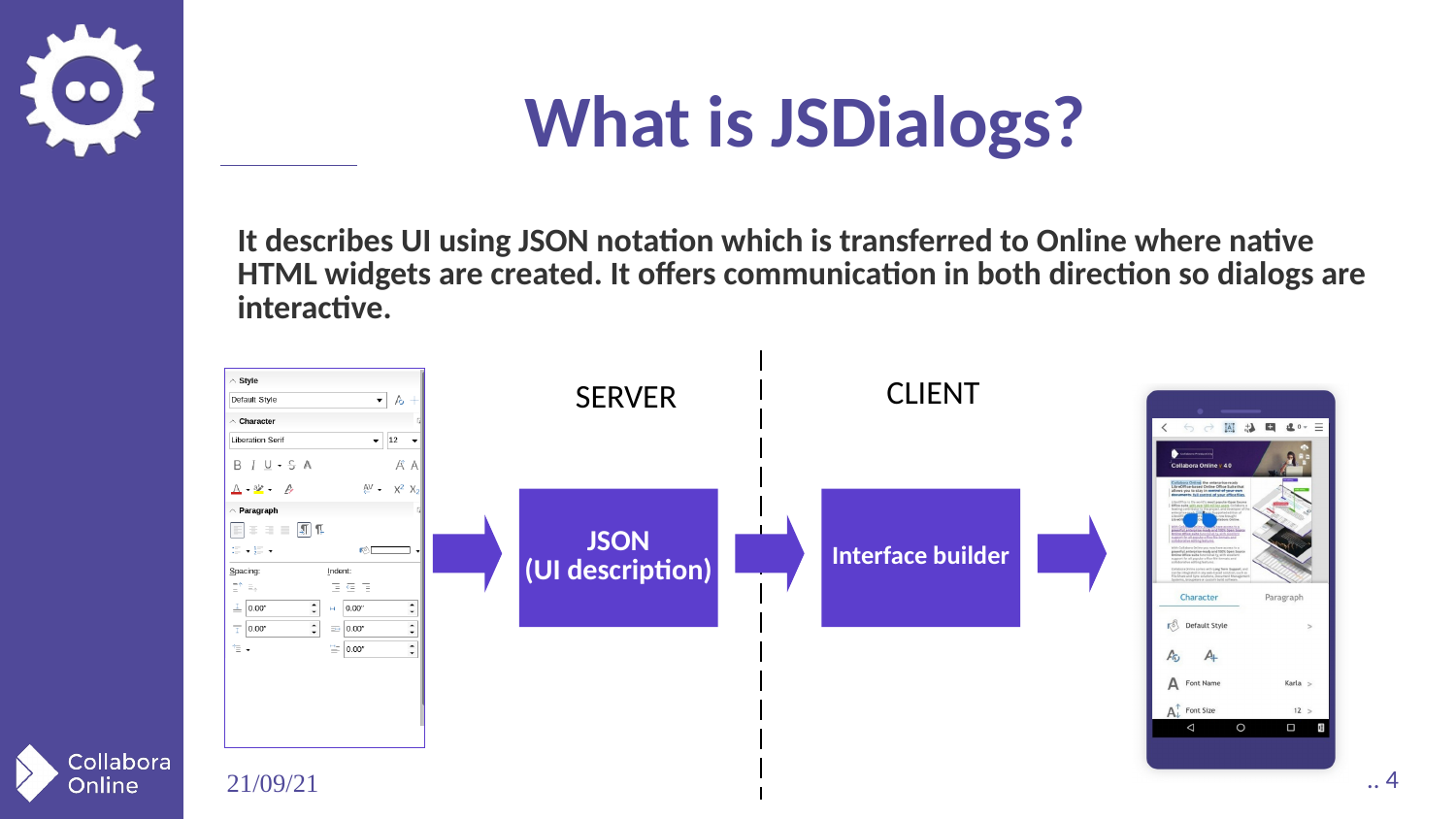

| $\overline{\left\langle \right\rangle }$ | ○○ 国 お 日 まい 三      |       |                  |        |                     |        |
|------------------------------------------|--------------------|-------|------------------|--------|---------------------|--------|
|                                          |                    |       |                  |        |                     |        |
|                                          |                    |       |                  |        |                     |        |
|                                          | Hello world        |       |                  |        | t.                  |        |
| 12<br>$10\,$                             |                    | Title |                  |        |                     |        |
| $\theta$<br>6 <sup>1</sup>               |                    |       |                  | Coker1 | Cokern2<br>Column 3 |        |
| 41<br>$2-$                               |                    |       |                  |        |                     |        |
| 0                                        | Row 1              | Row 2 | Row <sub>3</sub> | Rose 4 |                     |        |
|                                          |                    |       |                  |        |                     |        |
|                                          | $\zeta$ Chart Type |       |                  |        |                     |        |
| Chart Type:                              |                    |       |                  |        |                     |        |
| Column                                   |                    |       |                  |        |                     | $\geq$ |
|                                          |                    |       |                  |        |                     |        |
|                                          |                    | F     |                  |        |                     |        |
|                                          |                    |       |                  |        |                     |        |
| 3D Look                                  |                    |       |                  |        |                     |        |

#### **Mobile wizard**

- It's sidebar from LibreOffice transformed to mobile-friendly wizard
- Provides advanced editing options
- Is context dependant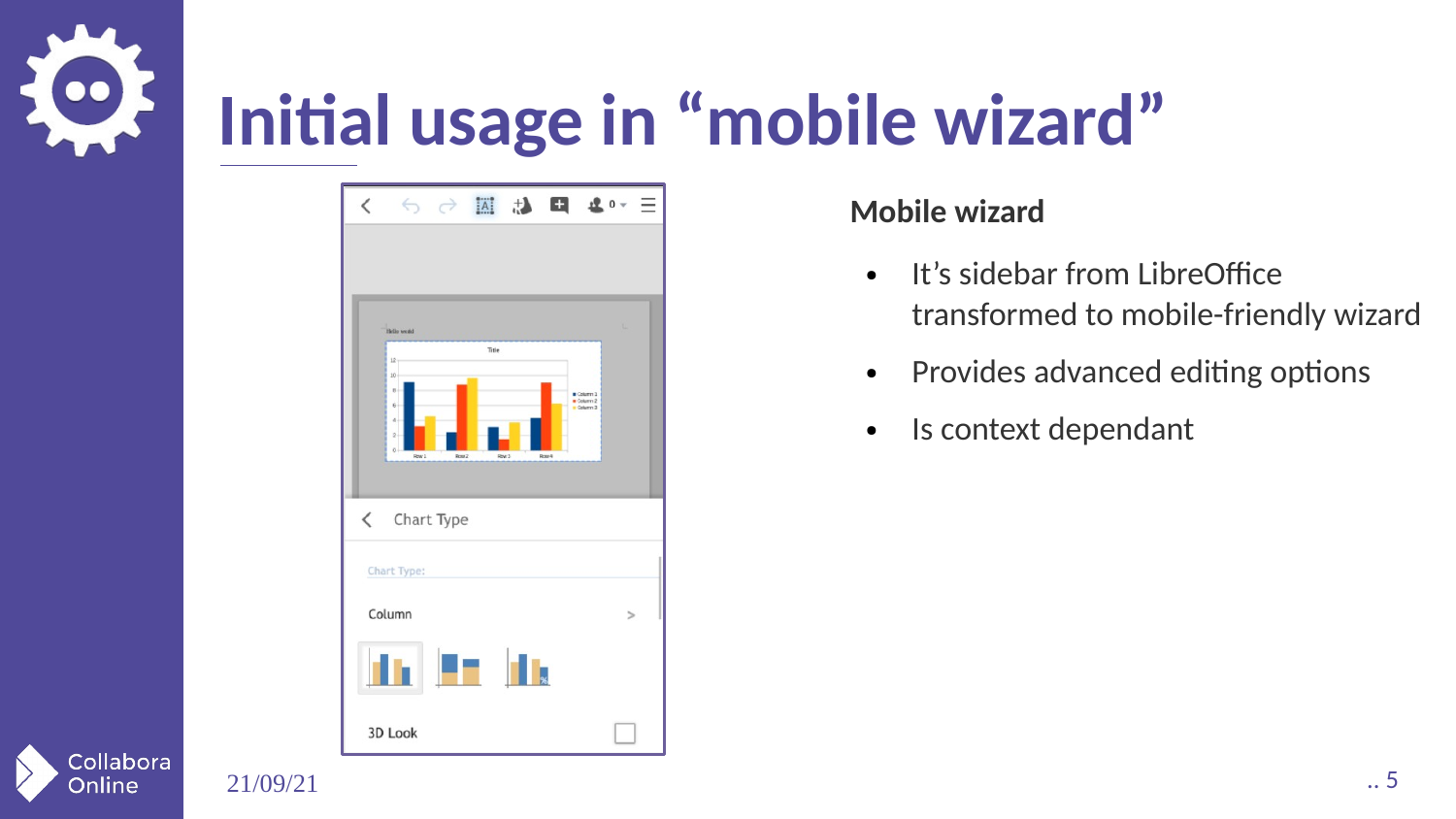

### Dialogs and sidebar

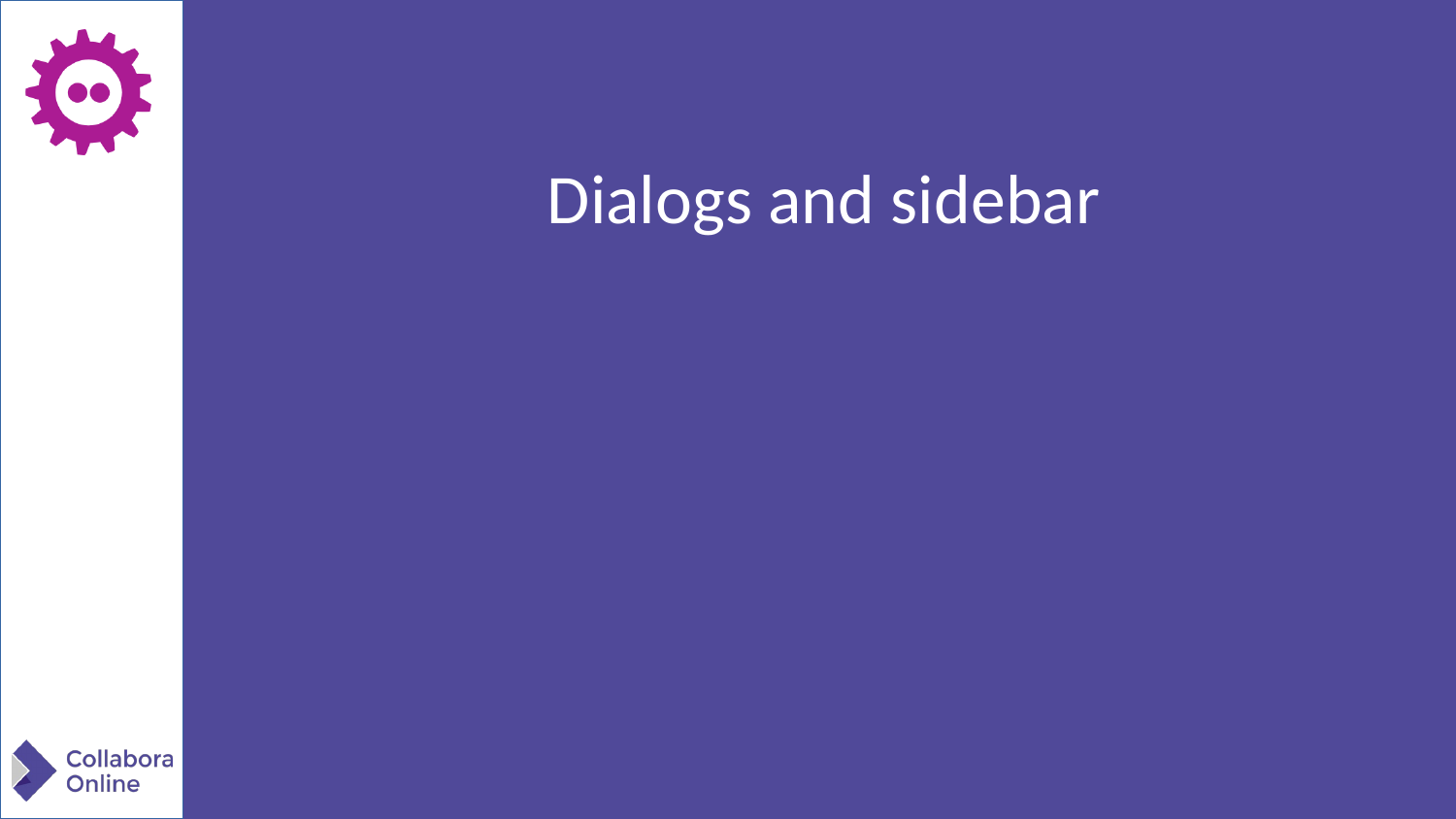

## **Optimization: 3 types of messages**



**Types of messages:**

- **Full window update (initial message)**
- **Single widget update (content change)**
- **Action in the widget (selection)**

#### **Impact:**

- **Reduced transfer size**
- Faster updates
- Dialog updates when typing in field



Online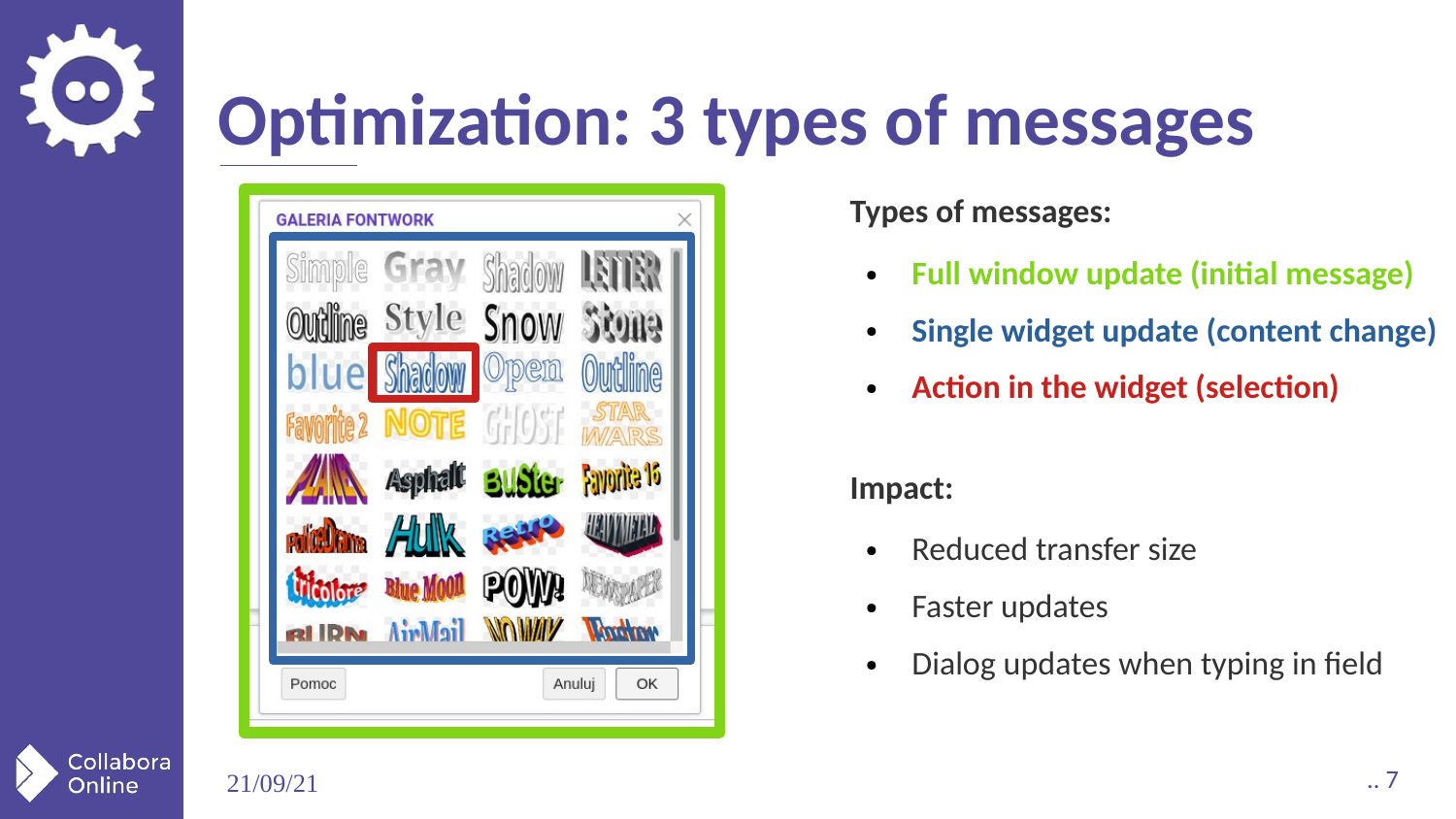



collabora **)nline** 

**Now widgets are using queue shared for every widget in one dialog**

- We reduce number of messages to send
- Example: if full update appears in the queue, other messages can be removed
- Lazy message generation: we generate JSON just before sending to be sure it is always up to date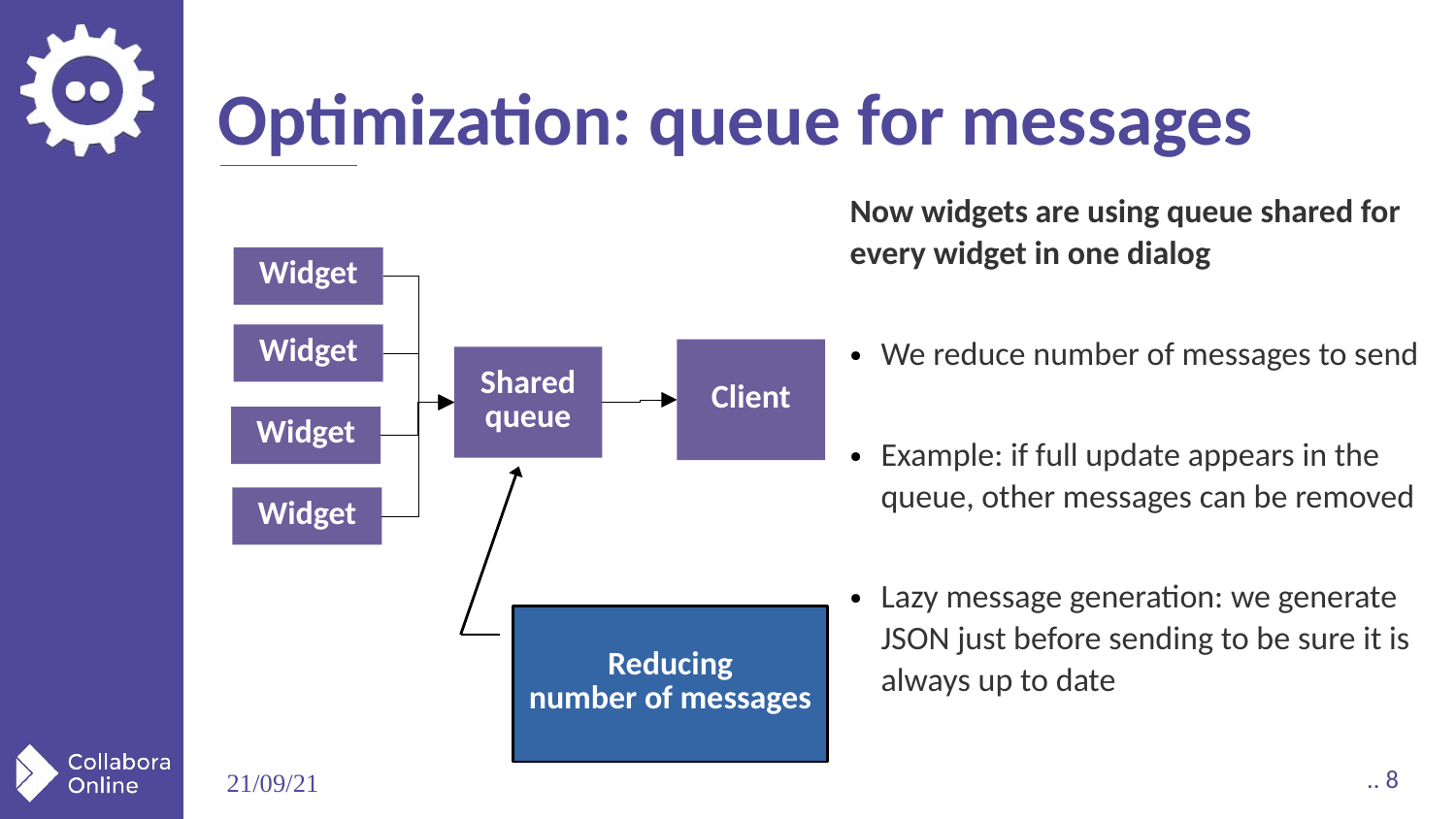

### **Icon View**



- New fontwork dialog
- $\bullet$  It uses native icon view best choice for set of custom rendered entries
- Icon view was also introduced to notebookbar as a replacement for 4 previews with buttons

It makes easier to find styles in a long list

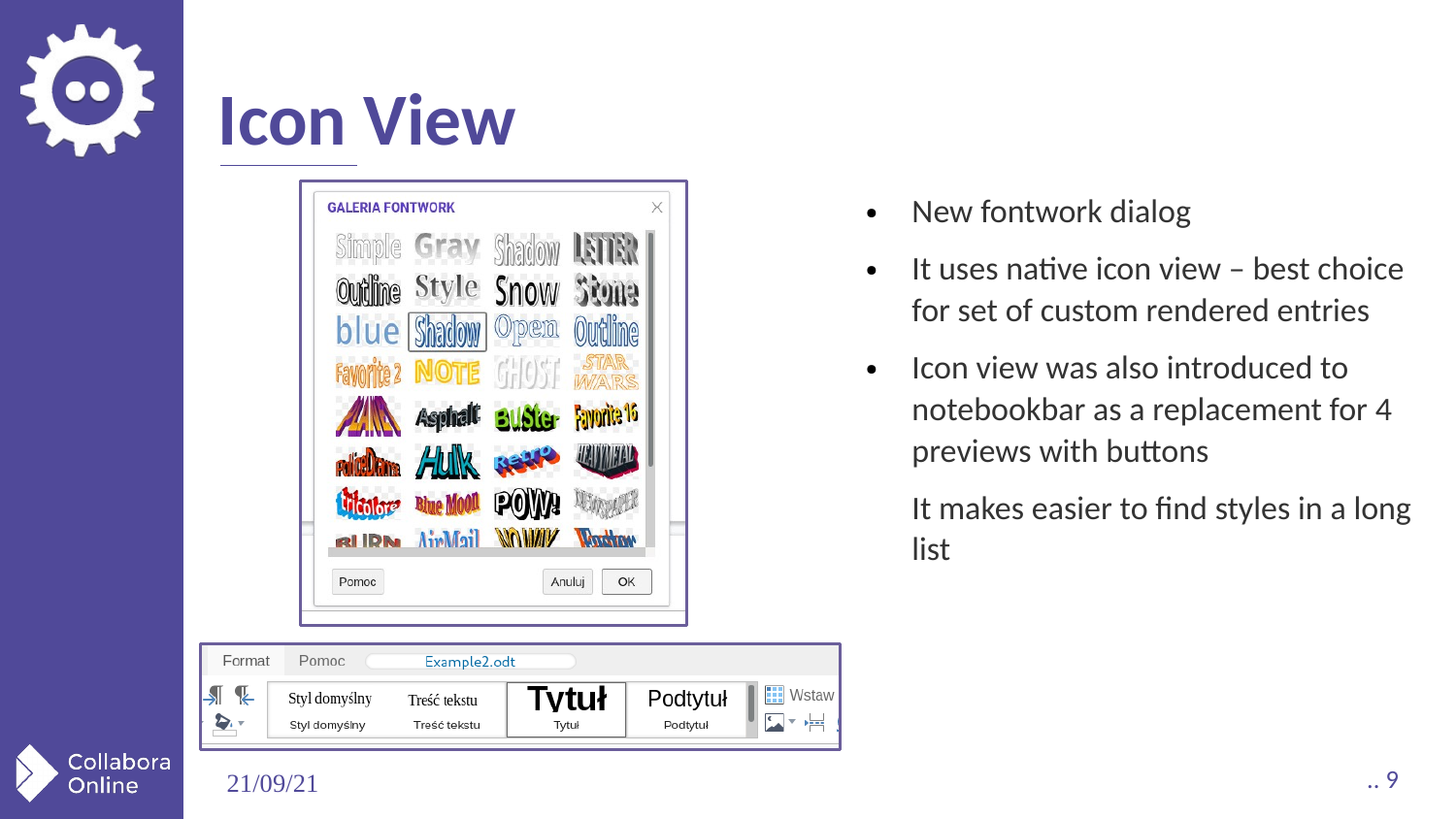# **Tree view widgets, Drag and Drop**

| <b>FOST</b><br>$\frac{-0}{-1}$<br>H<br>G<br>Thu 2018-01-18 ved 2018-01-17<br>Sort Ascending<br>Sort Descending<br>Top $10$<br>Empty<br>Not Empty<br>Standard Filter<br>Search items<br>$\checkmark$<br>$\times$<br>All<br>1899<br>December<br>30<br>$\triangledown$ 2015<br>August<br>$\triangleright$ September<br>$\triangledown$ 04<br>Cancel | $\times$<br>PIVOT TABLE LAYOUT<br><b>AVAILABLE FIELDS:</b><br><b>FILTERS:</b><br><b>COLUMN FIELDS:</b><br>Dish<br>Data<br>Count<br>Days since<br>Last eaten<br><b>ROW FIELDS:</b><br><b>DATA FIELDS:</b><br>on<br>Column E<br>Days since<br>Sum - Last eaten on<br>Column <sub>F</sub><br>Sum - Count<br>Column G<br>DRAG THE ITEMS INTO THE DESIRED POSITION<br>Options<br>Source and Destination<br>Help<br>Cancel<br>OK | Tree view widget was implemented<br>$\bullet$<br>what allowed us to provide new<br>features:<br>Pivot table creator<br>$\bullet$<br>Improved autofilter dropdown<br>$\bullet$<br>Define / Manage named ranges<br>$\bullet$<br>Pivot table dialog supports drag and<br>$\bullet$<br>drop - user can move elements<br>between lists |
|--------------------------------------------------------------------------------------------------------------------------------------------------------------------------------------------------------------------------------------------------------------------------------------------------------------------------------------------------|----------------------------------------------------------------------------------------------------------------------------------------------------------------------------------------------------------------------------------------------------------------------------------------------------------------------------------------------------------------------------------------------------------------------------|-----------------------------------------------------------------------------------------------------------------------------------------------------------------------------------------------------------------------------------------------------------------------------------------------------------------------------------|
| OK<br>21/09/21                                                                                                                                                                                                                                                                                                                                   |                                                                                                                                                                                                                                                                                                                                                                                                                            | $\ldots$ 10                                                                                                                                                                                                                                                                                                                       |

ollabora nlıne

- Tree view widget was implemented what allowed us to provide new features:
	- Pivot table creator
	- Improved autofilter dropdown
	- Define / Manage named ranges
- Pivot table dialog supports drag and drop – user can move elements between lists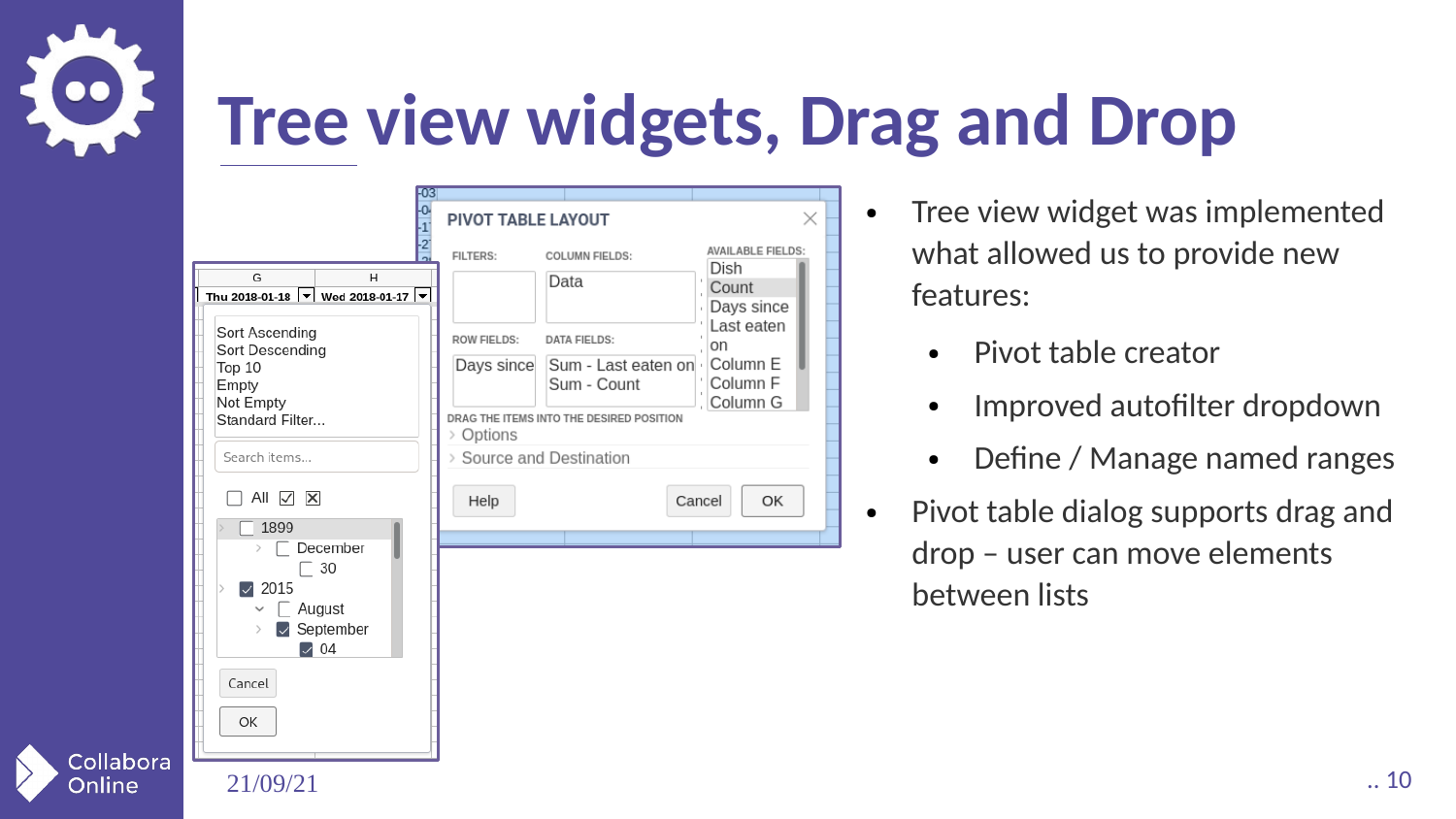

|                                                    | Libera                 |
|----------------------------------------------------|------------------------|
| $\wedge$ Style                                     | в                      |
| $\kappa$ +<br>Default Style                        |                        |
| $\wedge$ Character<br>Π                            | $\vee$ Lists           |
| 12<br><b>Liberation Serif</b>                      | 這▼                     |
| $B$ $I$ $U$ $\sim$ $S$ A<br>Á                      | $\vee$ Parag<br>国目     |
| AV -<br>$X^2$                                      | Spacing:               |
| $\wedge$ Paragraph                                 | $\equiv$ $\uparrow$    |
| $\equiv$ $\equiv$ $ \mathbf{A} $ $\mathbf{I}$<br>≡ | $\equiv$ 0             |
| $\Xi$ + $\Xi$ +<br>ে                               | $\frac{1}{\sqrt{1}}$ 0 |
|                                                    | 1≣*                    |
|                                                    |                        |
| Collabora<br>↘                                     |                        |

Online

| $\kappa$ +<br>$\overline{\phantom{a}}$ | $\vee$ Character<br>$\overline{\mathbf{y}}$<br><b>Liberation Sans</b><br>44 pt<br>B $I \cup Y = A A^T A^T$<br>$A^*$ and $A$ $A$ $Y^*$ $x^2$ $x_2$                                                                                          | Native HTML controls instead of cany<br>$\bullet$<br>Possible to style using CSS, more<br>$\bullet$<br>consistent look of the application |
|----------------------------------------|--------------------------------------------------------------------------------------------------------------------------------------------------------------------------------------------------------------------------------------------|-------------------------------------------------------------------------------------------------------------------------------------------|
| 12<br>$\overline{\phantom{a}}$<br>Ä    | $\times$ Lists<br>$\overline{\mathbf{y}}$<br>違▼ 編▼ → ← ↓ ↑<br>$\vee$ Paragraph<br>$\overline{\mathbf{y}}$<br>国連重量ののテキュ                                                                                                                     | Better user experience with scrolling<br>$\bullet$<br>and selecting from the listboxes<br>(especially for touch screen devices)           |
| A⊻ –<br>$X^2$<br>$\mathbb{R}^{\circ}$  | Indent:<br>Spacing:<br>$\frac{1}{\sqrt{2}}$ $\frac{1}{\sqrt{2}}$ $\frac{1}{\sqrt{2}}$<br>≔↑ ≡⊹<br>္ခု<br>$\frac{1}{2}$<br>$\equiv$ 0<br>$E = 0$<br>$\odot$<br>$\frac{1}{\sqrt{1}}$<br>$\odot$<br>$\equiv$ 0<br>⊕‡<br>$\equiv$ 0<br>$\odot$ |                                                                                                                                           |
| 21/09/21                               |                                                                                                                                                                                                                                            | 11                                                                                                                                        |

- Native HTML controls instead of canvas
- Possible to style using CSS, more consistent look of the application
- Better user experience with scrolling and selecting from the listboxes (especially for touch screen devices)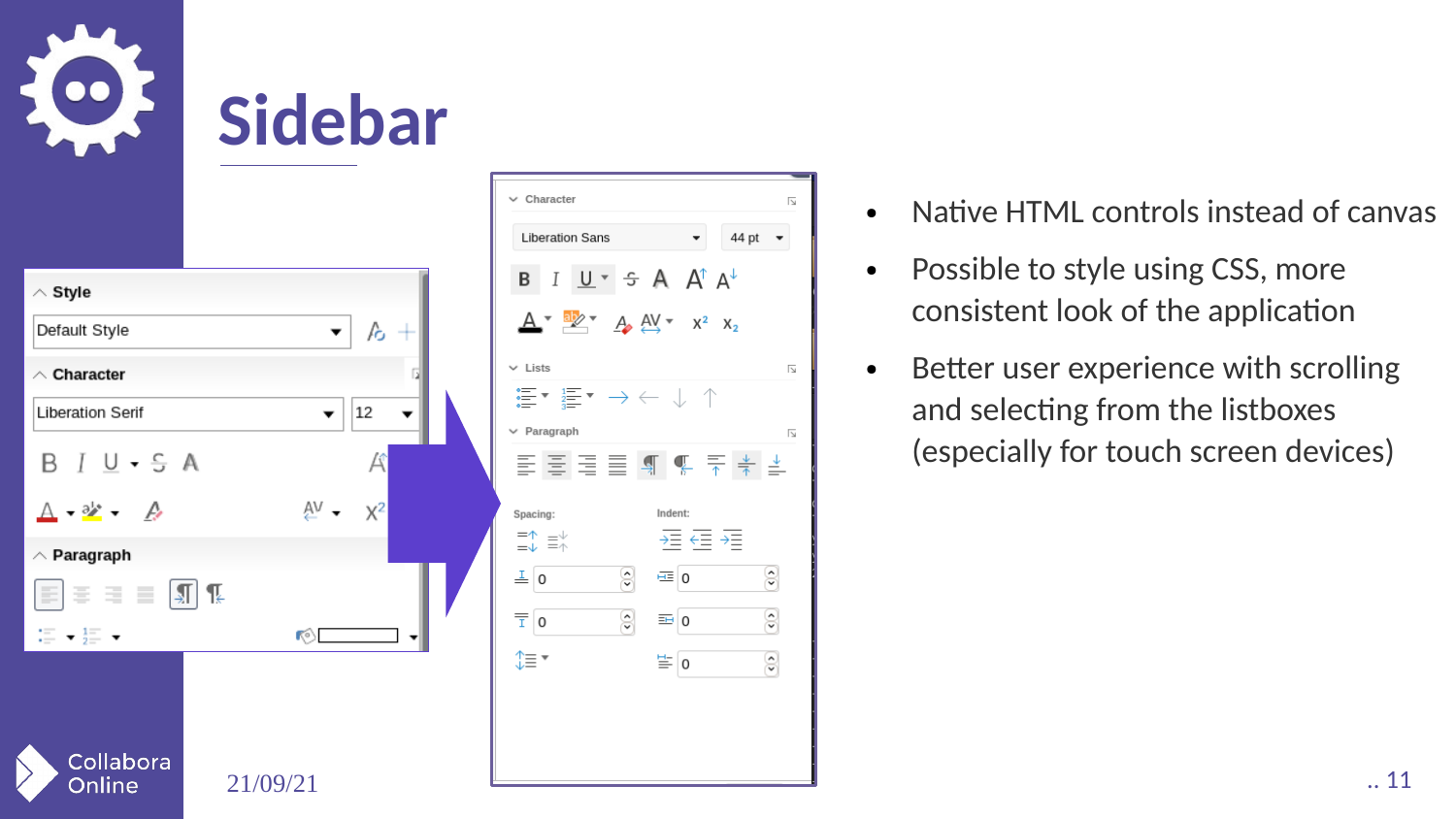

**Dnline** 

### **Sidebar**

#### **Dropdowns**

• Toolboxes and menubuttons now support dropdowns with custom windows

#### **New Fontwork panel**

- User can edit fontwork directly from the sidebar or mobile wizard
- Shape, character spacing etc.